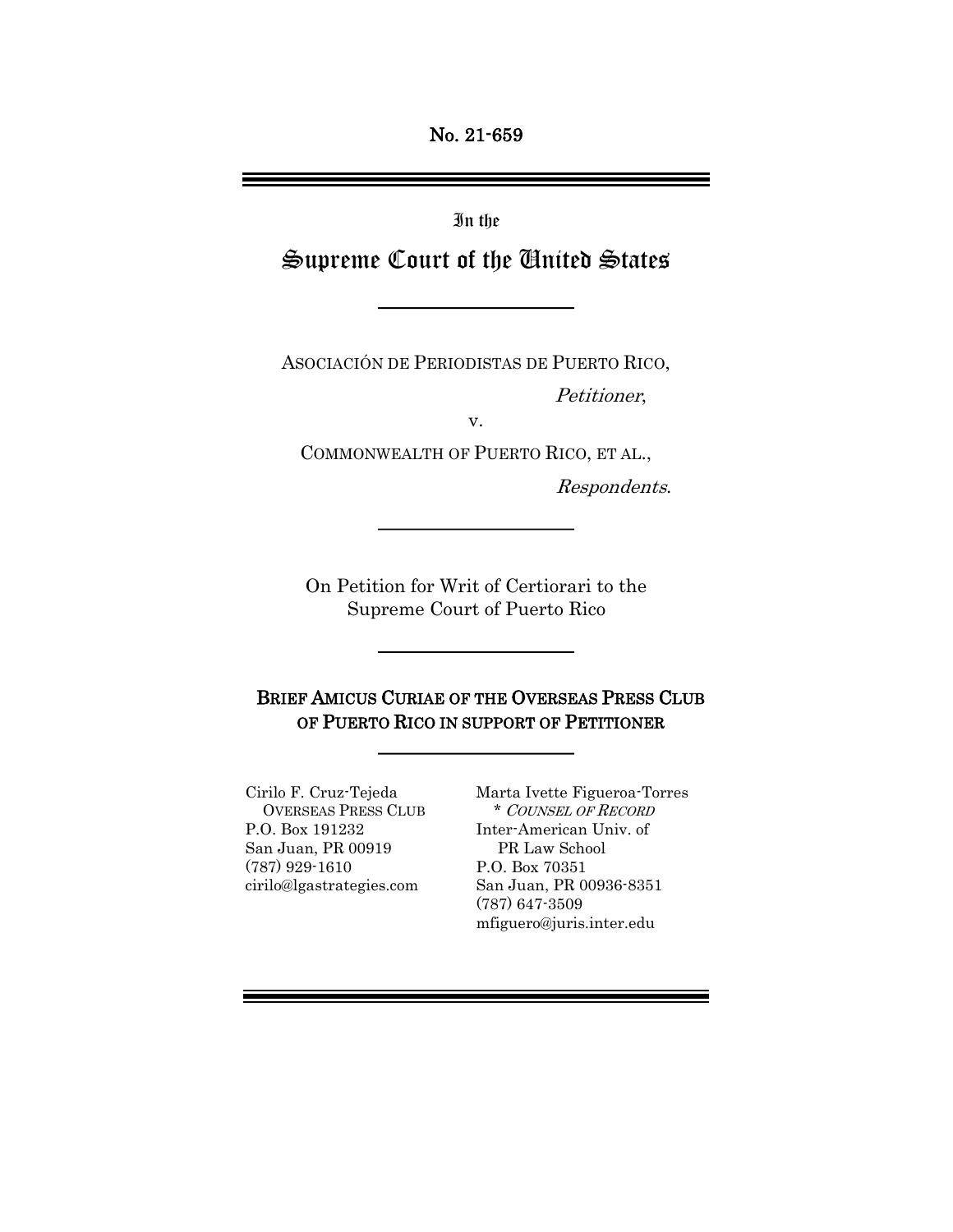### QUESTION PRESENTED

1. Whether courts may summarily close judicial proceedings and deny access to the official recordings of those proceedings without determining whether the First Amendment public access right attaches to them.

2. Whether Article 5.005 of Puerto Rico's Judiciary Act of 2003, 4 L.P.R.A. § 25e, as construed by the Puerto Rico Supreme Court to require automatic closure of all domestic violence proceedings and the official recordings of those proceedings, violates the First Amendment public access right under Globe Newspaper Co. v. Superior Court, 457 U.S. 596 (1982).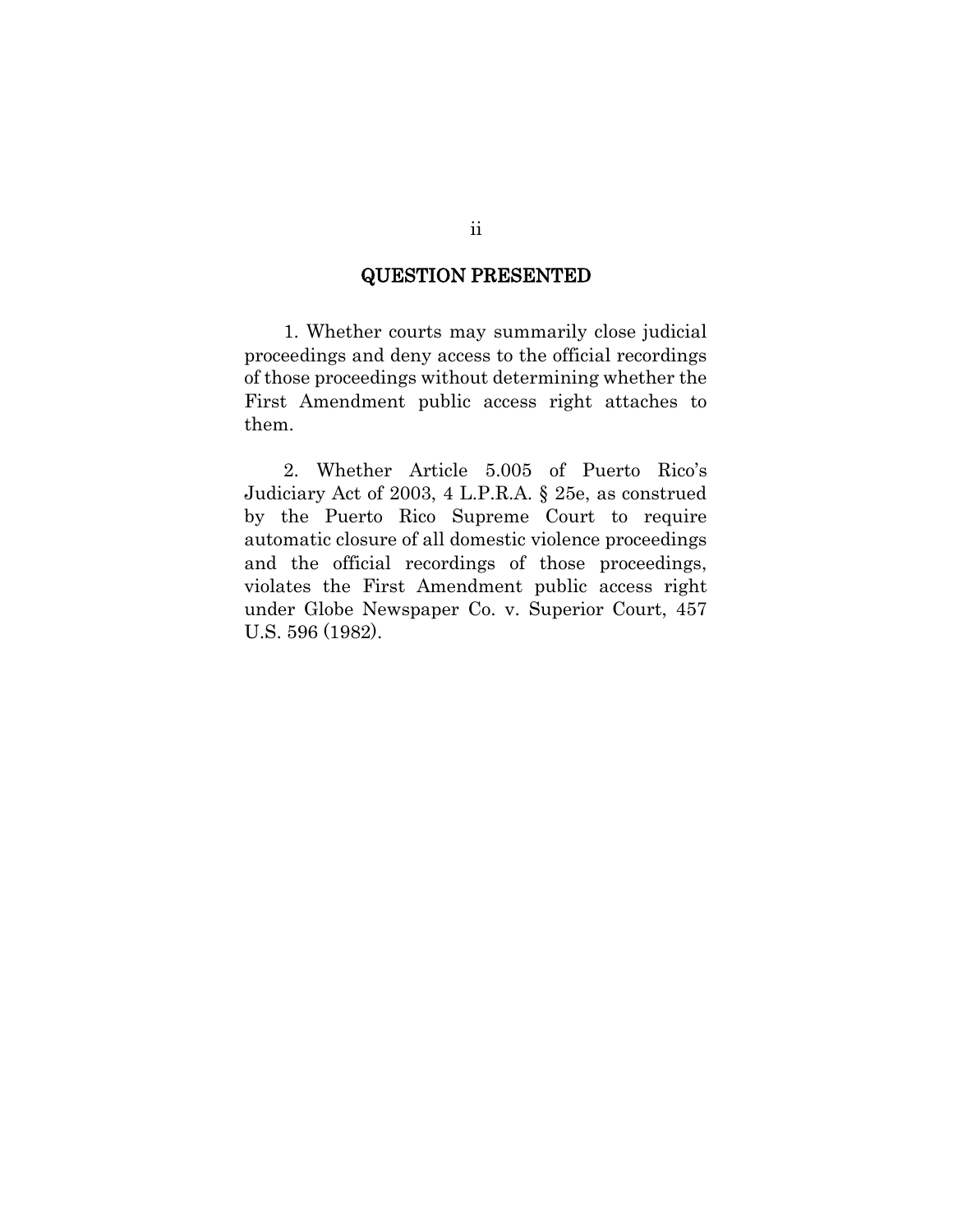# TABLE OF CONTENTS

| Page                                                                                                                                                                                            |  |
|-------------------------------------------------------------------------------------------------------------------------------------------------------------------------------------------------|--|
|                                                                                                                                                                                                 |  |
|                                                                                                                                                                                                 |  |
| <b>IDENTITY AND INTEREST OF</b>                                                                                                                                                                 |  |
|                                                                                                                                                                                                 |  |
| REASONS FOR GRANTING THE WRIT3                                                                                                                                                                  |  |
| I.<br>THE PUERTO RICO SUPREME COURT'S<br>HOLDING EFFECTIVELY BARS ALL FIRST<br><b>AMENDMENT ACCESS TO PRESENT AND</b><br>FUTURE CASES, IN DIRECT CONFLICT WITH<br>THE DECISIONS OF THIS COURT 3 |  |
| II.<br>THE PUERTO RICO SUPREME COURT'S<br>HOLDING WILL TURN IT INTO THE ULTIMATE<br>CENSOR, WITHOUT AN EFFECTIVE CHECK ON                                                                       |  |
|                                                                                                                                                                                                 |  |

# iii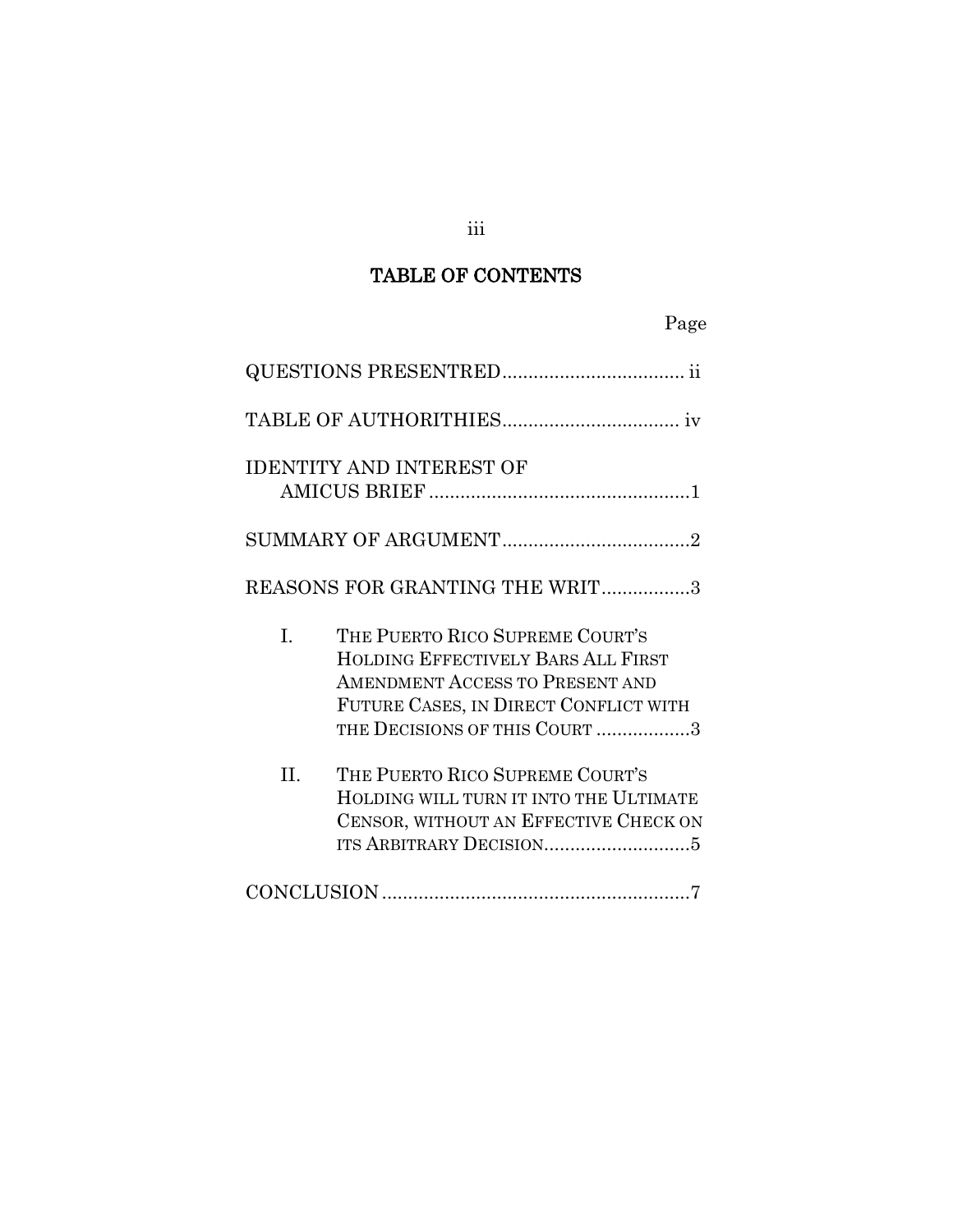# TABLE OF AUTHORITIES

Page

## CASES

| Detroit Free Press v. Ashcroft,                  |
|--------------------------------------------------|
| 303 F. 3d. 681 (6th Cir. 2002)14                 |
| Fulana de Tal v. Demandado A,                    |
|                                                  |
| Globe Newspaper Co. v. Superior Court,           |
|                                                  |
| People of Puerto Rico v. Miguel Ocasio Santiago, |
| Case No. CG2021CR00274;                          |
|                                                  |
| Press Enterprise Co. v. Superior Court II,       |
|                                                  |
| Publicker Industries Inc. v. Cohen,              |
|                                                  |
| Richmond Newspaper v. Virginia,                  |
|                                                  |
| Sheppard v. Maxwell,                             |
|                                                  |
|                                                  |
|                                                  |

## CONSTITUTIONAL PROVISIONS

| Unites States Constitution,       |  |
|-----------------------------------|--|
| First Amendment 2,3,5,10,11,12,13 |  |

iv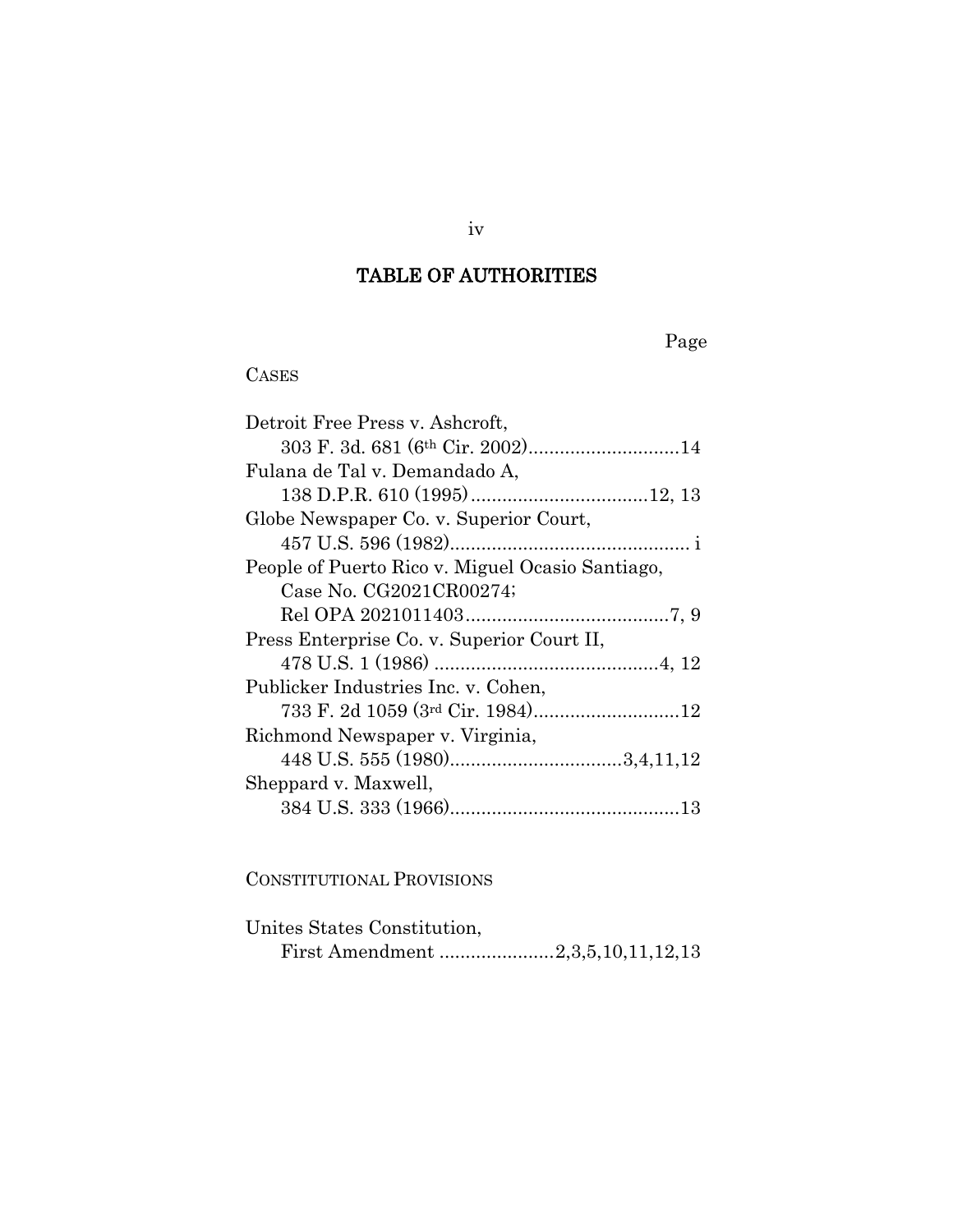### **STATUTES**

| Act Against Domestic Violence, 54-1986       |  |
|----------------------------------------------|--|
|                                              |  |
| Judiciary Act of 2003,                       |  |
| Article 5.005, 4 L.P.R.A. § 25e  i, 2, 7, 11 |  |
|                                              |  |

# RULES

| Rules 30, 37.2 and 37.6 of the United States     |  |
|--------------------------------------------------|--|
|                                                  |  |
| Rules 50 and 52.2(d) of the Puerto Rico Rules of |  |
|                                                  |  |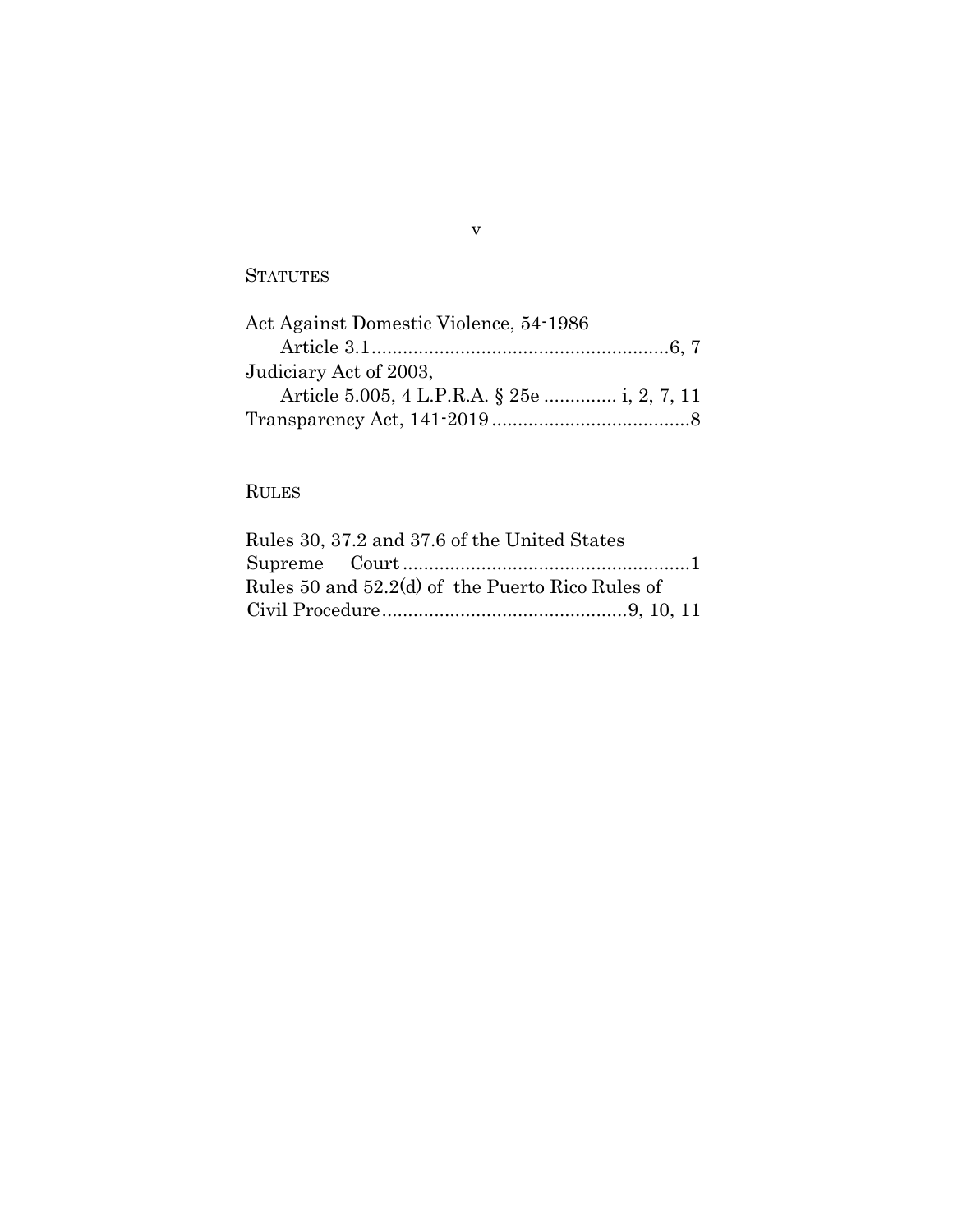### IDENTITY AND INTEREST OF AMICUS CURIAE

Pursuant to Supreme Court Rule 37, the Overseas Press Club of Puerto Rico (OPC) respectfully submits this brief *amicus curiae* in support of Petitioner Asociación de Periodistas de Puerto Rico (ASPPRO). 1

For more than fifty years, OPC has promoted and elevated excellence, ethics and superior standards for responsible and trustworthy journalism in Puerto Rico. The plea presented by the Petitioner is echoed, not only by the members of the OPC, but also by the public it serves which demands transparency from its institutions.

<sup>1</sup> Pursuant to this Court's Rule 37.2, all parties with counsel listed on the docket have consented to the filing of this brief. Counsel of record for all listed parties received notice at least 10 days prior to the due date of the Amicus Curiae's intention to file this brief. Letters evidencing such consent have been filed with the Clerk of the Court.

Pursuant to Rule 37.6, Amicus Curiae affirms that no counsel for any party authored this brief in whole or in part, and no counsel or party made a monetary contribution intended to fund the preparation or submission of this brief. No person other than Amicus Curiae, its members, or its counsel made a monetary contribution to its preparation or submission.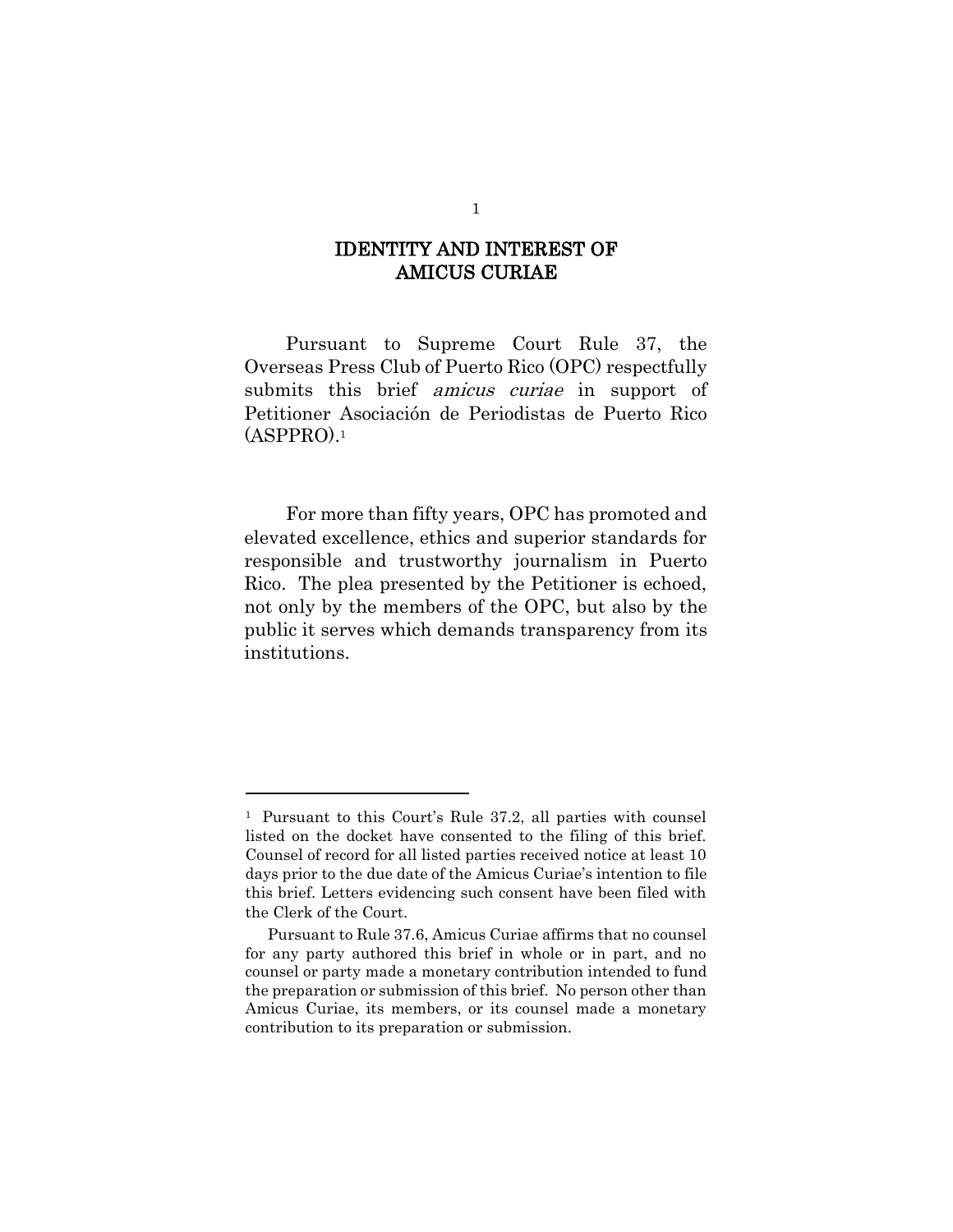### SUMMARY OF ARGUMENT

The Petition presented by the Asociación de Periodistas de Puerto Rico (ASPPRO) seeks review of a sharply divided Puerto Rico Supreme Court's holding that all judicial proceedings involving allegations of domestic abuse must be closed to the press and public, without exception, pursuant to Article 5.005 of Puerto Rico's Judiciary Act of 2003. The decision refused a motion for access to the sealed recordings of civil and criminal judicial proceedings in which courts denied a victim of domestic violence protection from her abuser three times over the course of a single week. She was murdered by her abuser soon thereafter.

The holding's long-lasting effect is that the Puerto Rico Supreme Court practically closed judicial proceedings, both criminal and civil –present and future—without taking into account or even mentioning the First Amendment or citing this Court's precedent defining the scope of the access right.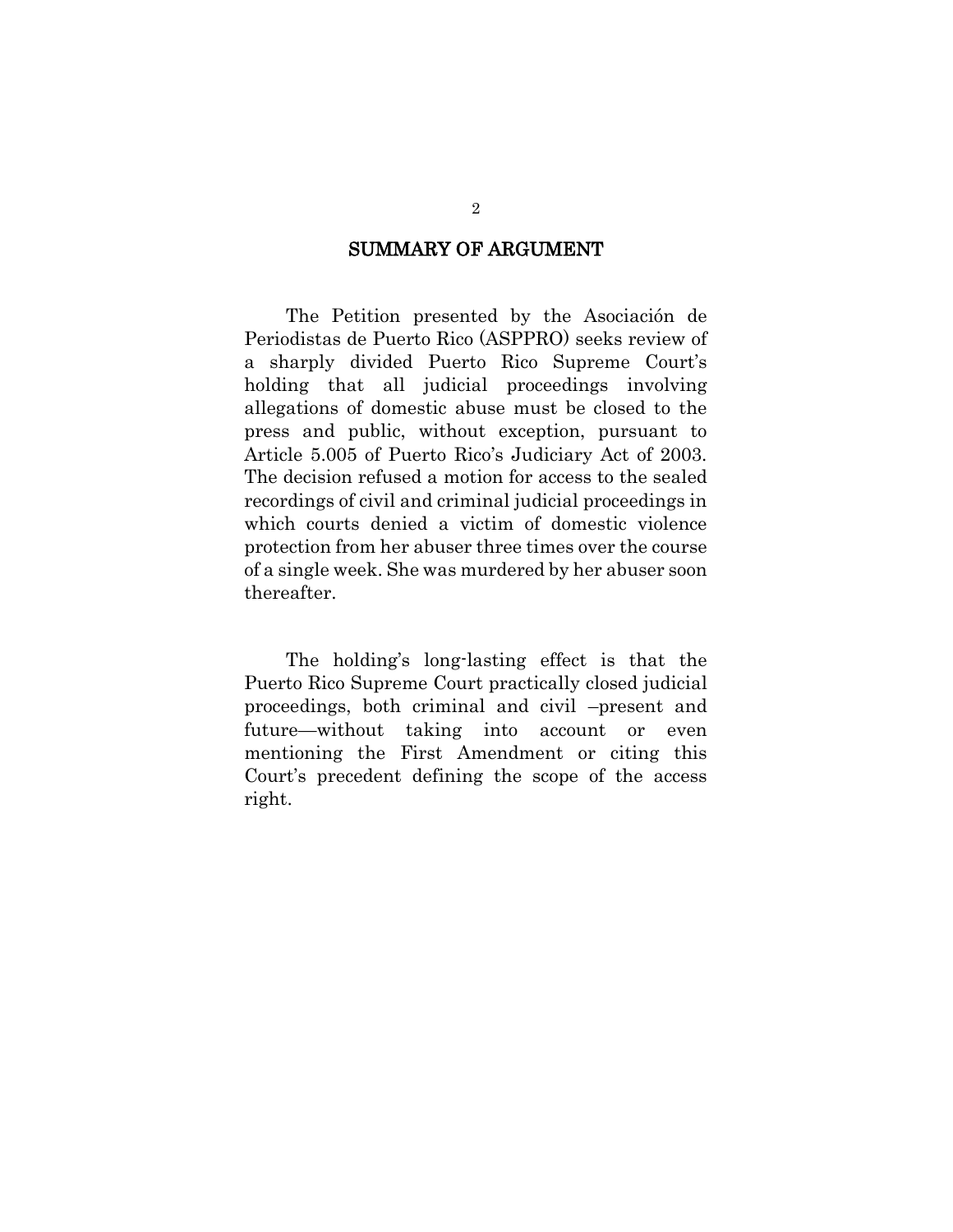#### REASONS FOR GRANTING THE WRIT

I

### THE PUERTO RICO SUPREME COURT'S HOLDING EFFECTIVELY BARS ALL FIRST AMENDMENT ACCESS TO PRESENT AND FUTURE CASES, IN DIRECT CONFLICT WITH THE DECISIONS OF THIS COURT

By determining that all domestic violence cases held in a specialized court are entirely closed and confidential, without applying the test enunciated by this Court on Press-Enterprise Co. v. Superior Court II, 478 U.S. 1 (1986), the Puerto Rico Supreme Court has effectively denied all present and future First Amendment access. Nowhere to be found is the required weighing and balance of interests between potentially conflicting rights.

Ever since 1980, this Court has held that the U.S. Constitution guarantees to the press the right to attend criminal trials.2 The Court described how the openness of these trials serves several purposes: it opens the judge, jury and attorneys up to public scrutiny, offering the public a check on their power; it provides an outlet for communal emotions of rage and pain that usually follows a crime; and people that are directly affected or indirectly involved are able to satisfy their desires for justice by watching a trial

3

<sup>2</sup> Richmond Newspapers v. Virginia, 448 U.S. 555, 580 (1980).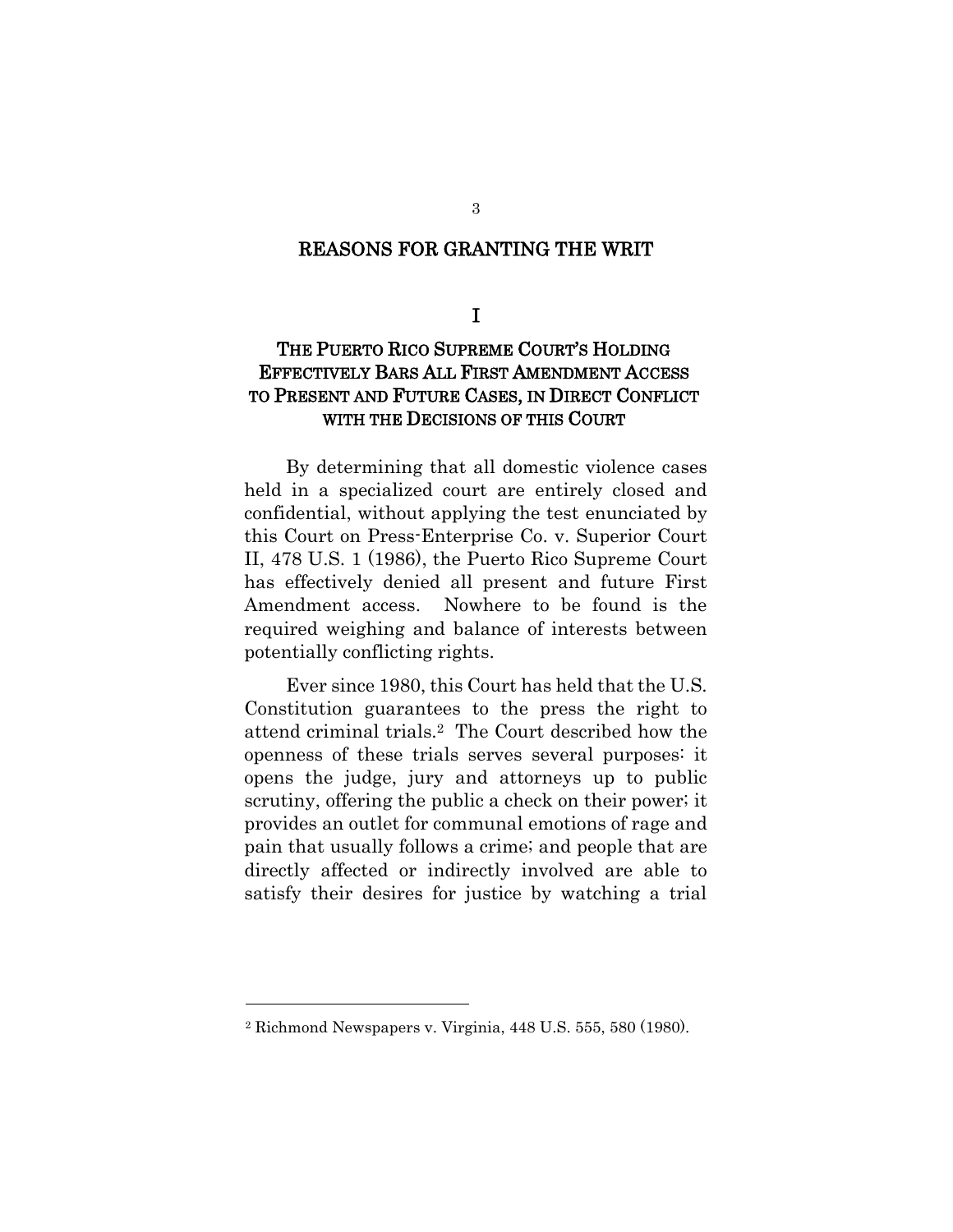unfold.<sup>3</sup> This is the basis for the **presumption** of openness in all criminal trials.<sup>4</sup>

We should not lose perspective that court records are analogous to trial transcripts and attendance. That is why this Court established, even on pre-trial proceedings, that there must be a criteria to be met in order to limit public access: (i) whether the press traditionally was allowed to attend, and (ii) whether allowing such attendance would maintain the proceeding's functioning. These prongs allow lower courts to consider any prejudice to any of the parties involved, as well as the benefits that access would bring to the justice system.5 That is the balancing test that the Petitioner is claiming for in this case, and that the Puerto Rico Supreme Court entirely ignored.

By failing to apply this Court's experience and logic tests, the Puerto Rican court ignored this Court's holdings and forty years of lower court precedent recognizing the critical role the public access right plays in supporting the functioning and legitimacy of the courts. This substantial departure from settled law governing an important federal constitutional right warrants review by this Court.

<sup>3</sup> Id. at 569-571.

<sup>4</sup> Id. at 573.

<sup>5</sup> Press Enterprise II, supra, at 89.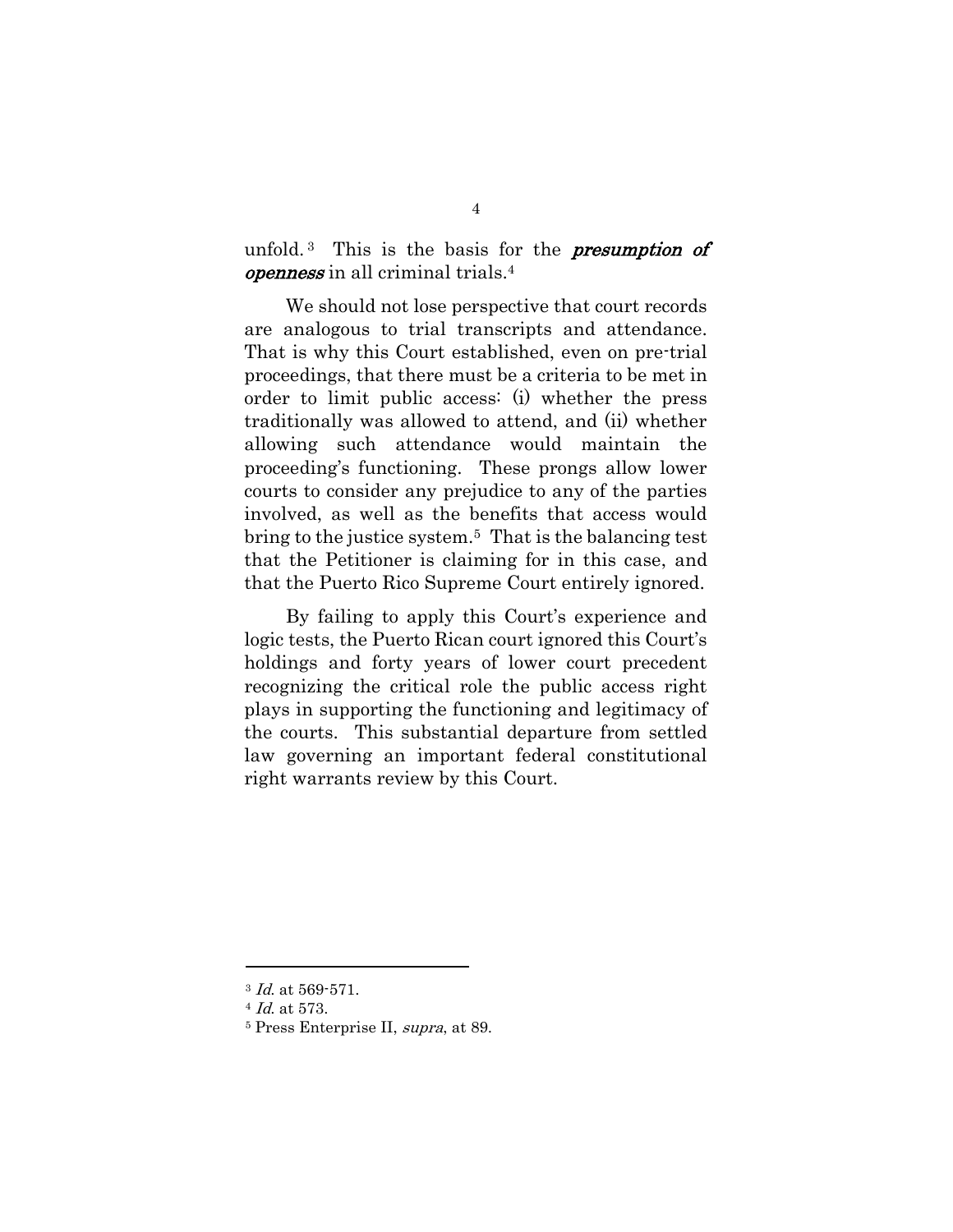#### II

### THE PUERTO RICO SUPREME COURT'S HOLDING WILL TURN IT INTO THE ULTIMATE CENSOR, WITHOUT AN EFFECTIVE CHECK ON ITS ARBITRARY DECISION

By interpreting that all domestic violence cases held in a specialized court are entirely closed and confidential, contrary to what the letter of the law states, the Puerto Rico Supreme Court has barred present and future First Amendment access, sidestepping the constitutional scrutiny required.

Domestic violence in Puerto Rico has reached alarming levels. Public consciousness on the matter hit a level of awareness that on January 25<sup>th</sup>, 2021, the Governor of Puerto Rico, Hon. Pedro Pierluisi, issued Executive Order OE-2021-013, declaring a State of Emergency that finally responded to the plea of thousands of Puerto Ricans who have asked the Island's leaders to address the ongoing crisis of gender and domestic violence. It is in that environment that Andrea Cristina Ruiz-Costas' murder became news.

After going missing for several days, Andrea's half-burned and half-naked body was found in the woods of Cayey, Puerto Rico, on April 29th, 2021. The news coverage went on a frenzy. Her ex-boyfriend, Miguel Ocasio-Santiago, was arrested on national television, later confessing his crime.

On April 30th, 2021, the Puerto Rico's Forensic Science Bureau confirmed that the 35-year-old body found was in fact Andrea's. Public interest and concern about this case increased even more as the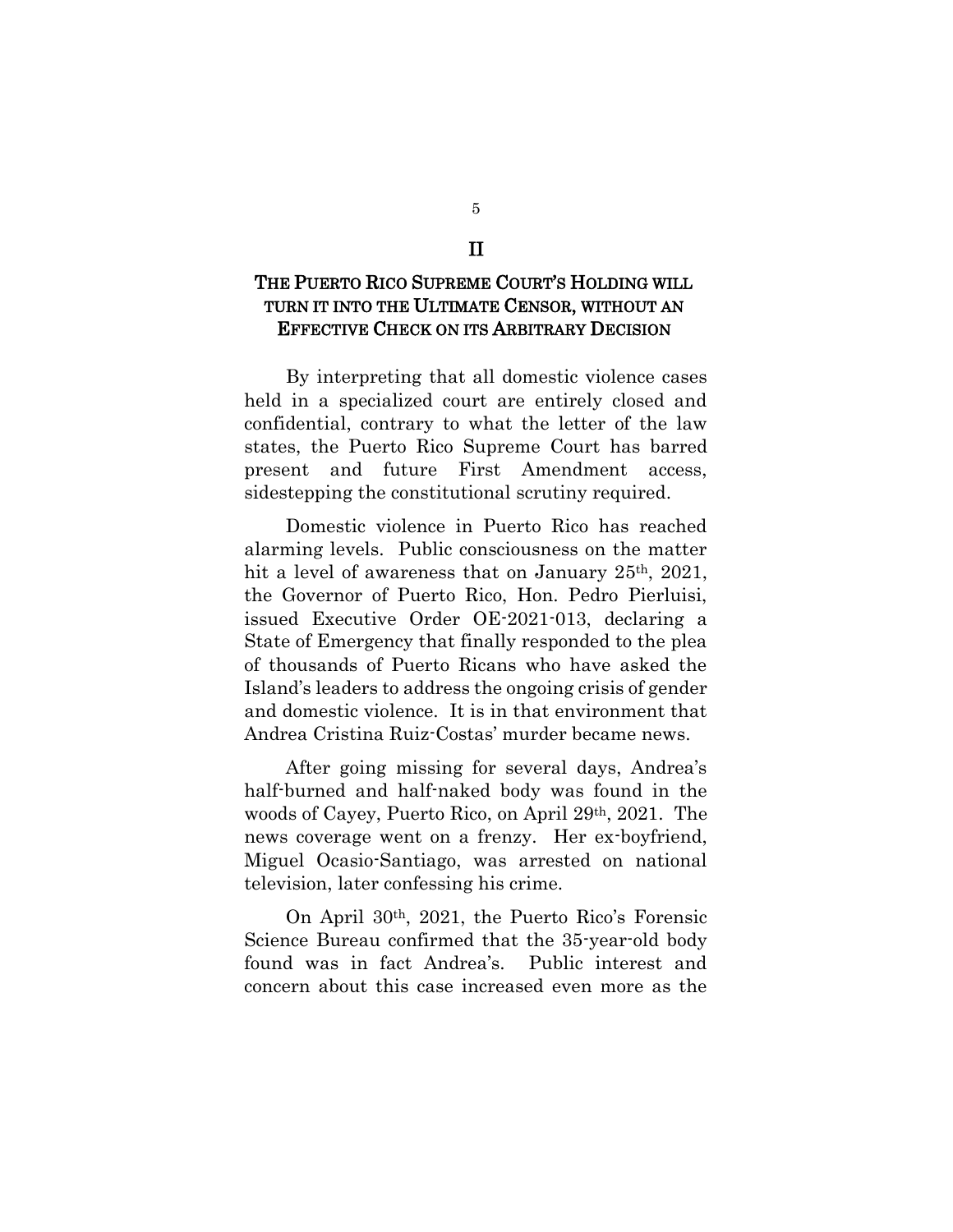press published that she sought protection from local courts and was denied twice.

On her first attempt, on March 25th, 2021, Andrea requested from the First Instance Court a restraining order against her ex-boyfriend, an Ex Parte civil procedure under Act 54-1986 (Law Against Domestic Violence) in front of a Specialized Domestic Violence Court from the Caguas District of Puerto Rico. The presiding Judge did not grant the provisional restraining order but scheduled a second hearing to be held on March 31st, 6 days later, and summoned the alleged abuser so he could present a defense.

The following day, on March 26th, 2021, Andrea pressed charges against her ex-boyfriend for domestic abuse at the Police Department. One of the agents consulted with the prosecutor, who recommended to file a criminal action under Act 54-1986. That evening Andrea, the Police Agent and the accused appeared at the Criminal Court from the Caguas District of Puerto Rico, without a Prosecutor, and the presiding Judge did not find probable cause to order the arrest of Ocasio-Santiago.

Public interest in the case increased even more when the press published that the judge that presided the Criminal Court is the sister-in-law of the President of Puerto Rico's Senate. What caused an even bigger public uproar was a WhatsApp voice message that the press obtained, in which Andrea complained to a friend how that judge didn't seem to care about her or her safety, expressing frustration and hopelessness. The public will also find out later thru the press that Andrea withdrew her petition for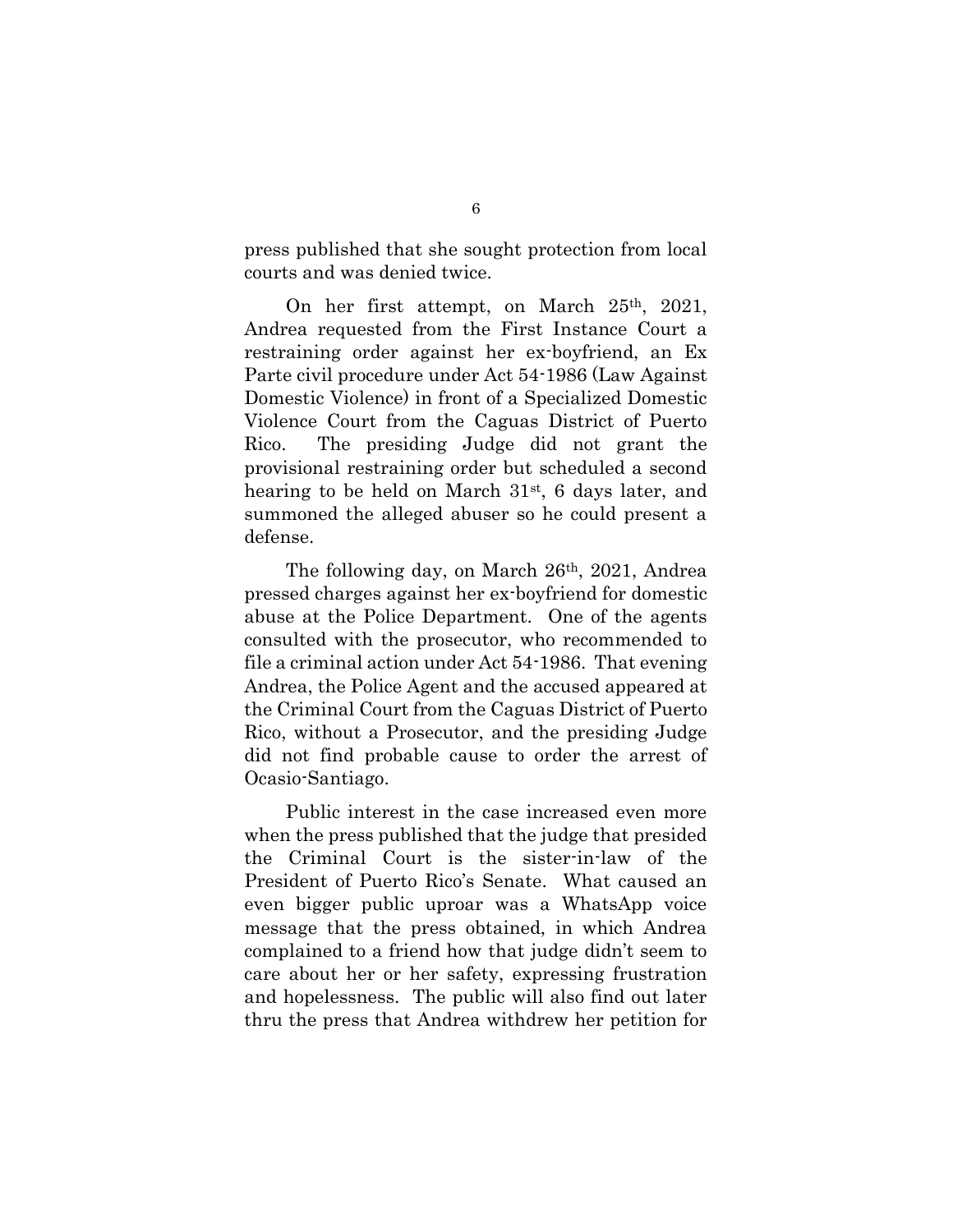a restraining order to be held on March 31st, citing having no more interest in continuing the process.

Members of the press tried to obtain the recordings of the judicial proceedings related to Andrea Cristina Ruiz-Costas. After several days without response, they were confronted on May 3<sup>rd</sup>, 2021, with a "Protective Order" issued by the Administrative Judge for the Caguas District, banning the disclosure or discussion of any judicial proceeding that were recorded during Andrea's both civil and criminal appearances, to anyone except the Puerto Rico's Justice Department.

On May 5th, 2021, the OPC, on behalf of its members, filed directly to the Supreme Court of Puerto Rico via a special motion named "URGENT AND SPECIAL REQUEST FROM THE OVERSEAS PRESS CLUB OF PUERTO RICO", under the provisions of the Puerto Rico Supreme Court Program for Access for Media to Judicial Proceedings, asking for access to the entire record of the case People of Puerto Rico vs. Miguel Ocasio Santiago, Case No.: CG2021CR00274, Rel: OPA 2021011403, pursuant Article 3.1 of Act 54. OPC specifically asked for the full disclosure of the content of the recordings of the judicial proceedings held on March 25th, 26th, and 31st of 2021 related to this case and also challenged the validity of the Caguas District's "Protective Order".

On May 6th, 2021, the Puerto Rico Supreme Court denied OPC's Special Request stating that the recordings requested were confidential. Their determination was based on Article 5.005 of the Judiciary Act of 2003, as amended, Act No. 201-2003,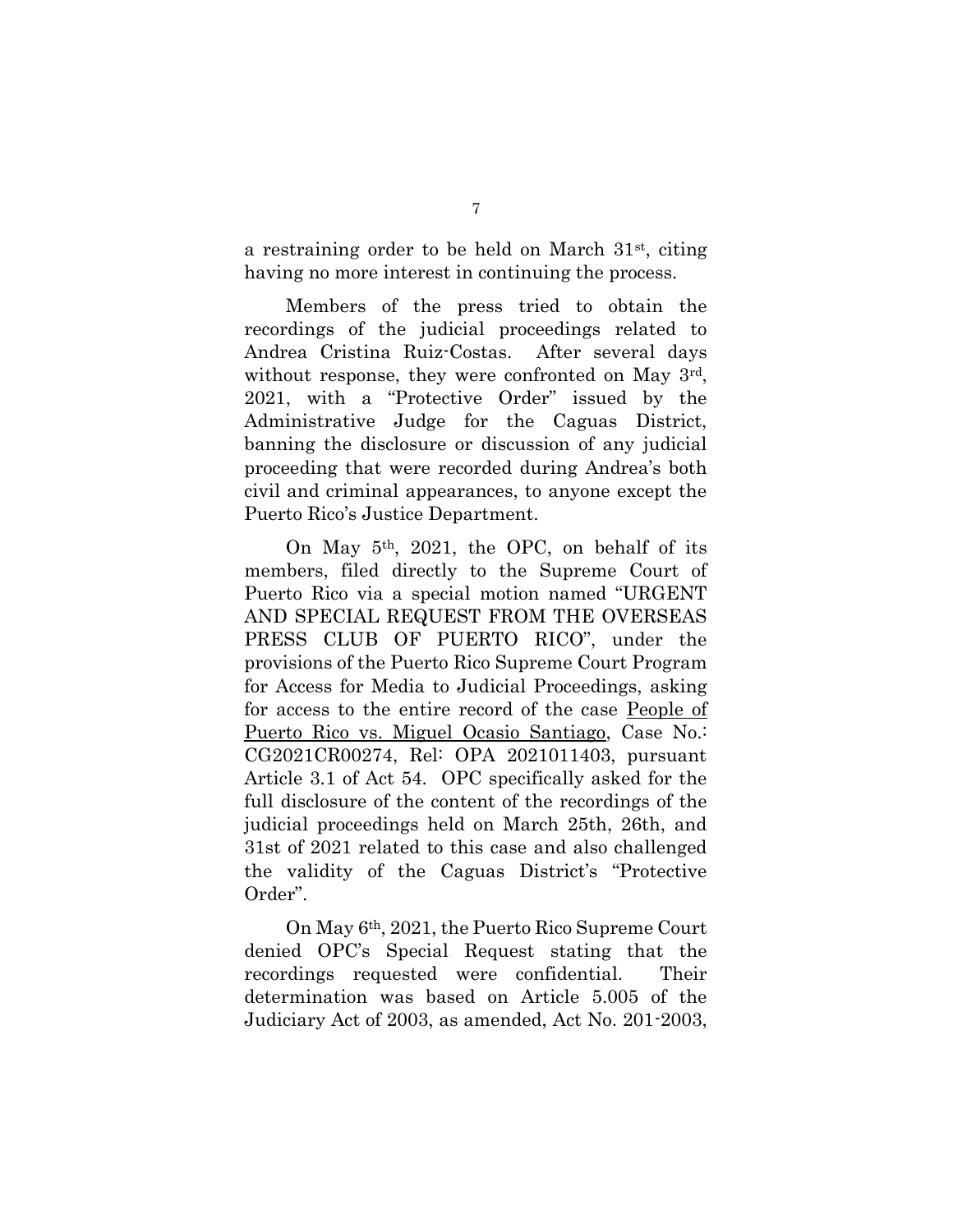4 LPPA sec. 25e. Article 5.005 creates the Specialized Domestic Violence Courts, which allow presiding judges to control "access to the public". The Supreme Court interpreted this access control by a presiding judge equals a full confidentiality of all judicial domestic violence records, enough to ban access to the press. The Final judgement came with dissents from the Chief Justice Maite Oronoz-Rodríguez and justices Luis Estrella-Martínez and Angel Colón-Pérez.

Prompted by the Supreme Court's decision, Andrea's family made public comments to the press questioning the reasons why the judicial proceedings would be kept secret and saying that they would rather have the recordings made public than be kept behind closed curtains. Public opinion peaked demanding accountability to the judicial branch.

In that very same day, ASPPRO presented an administrative petition via email, under the provisions of Puerto Rico's Transparency Act 141- 2019, requesting both the Courts Administration Office ("OAT" for its Spanish acronym) and the Puerto Rico Justice Department to disclose the aforementioned recordings of Andrea's appearances before the Caguas District Court, "omitting the instances where sensitive information was divulged as part of her testimony".

Later that day, also on May  $6<sup>th</sup>$ , 2021, right after the ASPPRO's letter was sent, the OAT answered and expressed to have no objection and granted the petition the way it was requested by ASPPRO, acknowledging that its request was in accordance with the Protective Order issued by the Caguas District's Administrative Judge.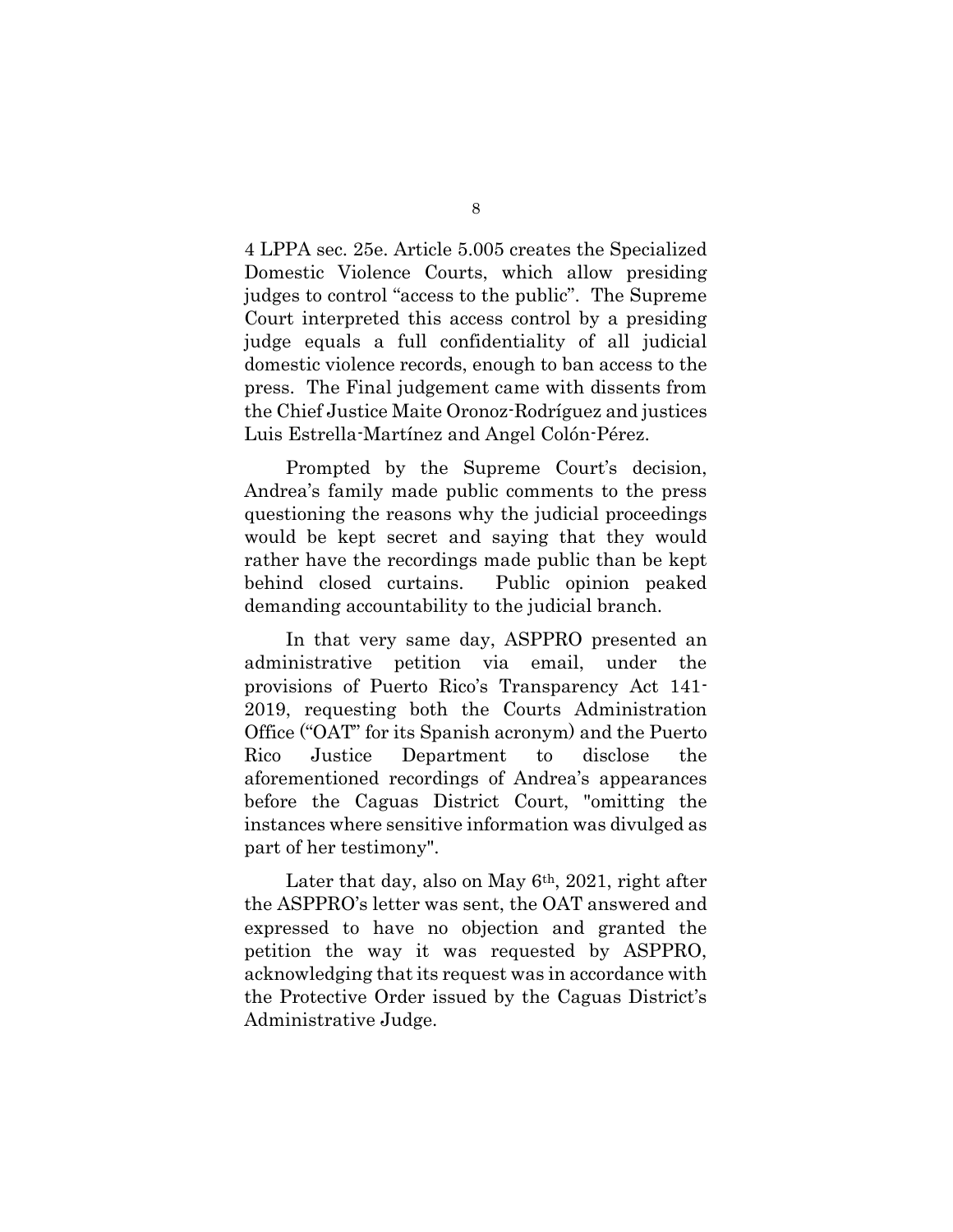On May 7th, ASPPRO filed a motion on the case of the People of Puerto Rico vs. Miguel Ocasio Santiago, *supra*, requesting the recordings of Andrea's appearances, as instructed by OAT Administrator. The Caguas District's Administrative Judge Marrero Guerrero issued an Order that same day, scheduling a hearing for May 11th, 2021.

On the morning of May 10th, 2021, OPC presented a MOTION FOR RECONSIDERATION AND TO PARALIZE INSTANCE PROCEEDINGS to the Supreme Court of Puerto Rico, stating that their decision infringed First Amendment rights and that allowing the hearing scheduled at the first instance level to determine which parts of the judicial proceedings' records could be considered sensitive will raise an even worse scenario of prior censorship. Also, a sworn statement of Olga E. Costas-Rodriguez, Andrea's mother, was attached to the motion, basically stating that she wanted the recordings of her daughter's court appearances to be public in their entirety.

Armed with the same sworn statement, ASSPRO filed a motion that very same morning but at first instance level, changing their original petition before the scheduled hearing, and asking for the full recordings, acknowledging that the victim's family consented for the full release of the recordings.

On the afternoon of May 10th, ASPPRO ironically learned from the press, and not through the proper notification channels, that the Supreme Court of Puerto Rico had "sua sponte" certificated ASPPRO's petition to the lower court via an Intra-jurisdictional Certification, citing Rule 52.2(d) of Puerto Rico's Rules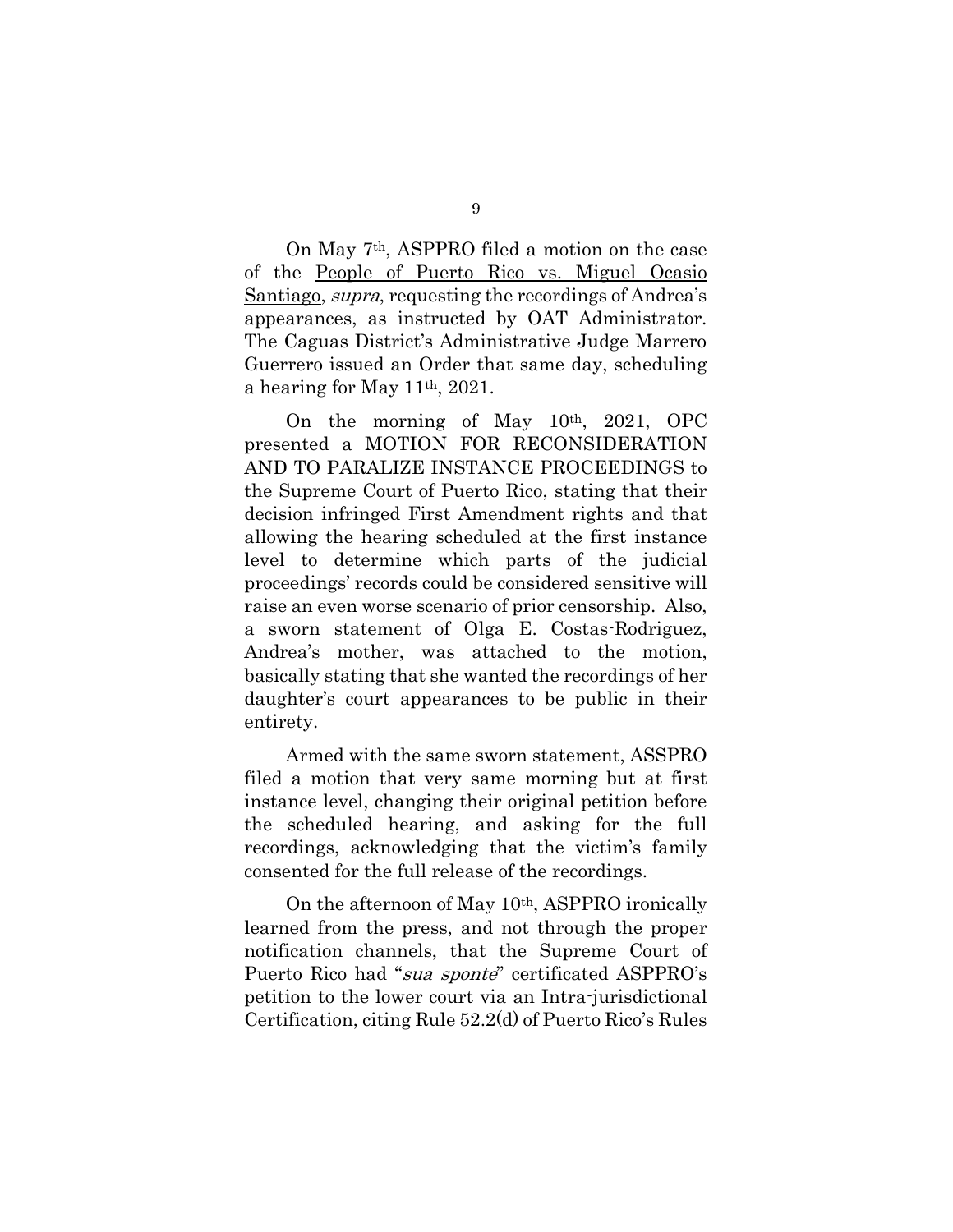of Civil Procedure. Its effect was to paralyze all proceedings at the Caguas District Court and elevate ASPPRO's petition directly to the Supreme Court's immediate consideration. In that very same decision and based on Rule 50 of the Supreme Court's Rules, the Court made a final decision on the case, disposing of ASPPRO's petition in its entirety because allegedly any further proceeding would be inconsistent with their decision against OPC's original request.

On the evening of May  $10<sup>th</sup>$ , OPC's reconsideration was denied without addressing any of the First Amendment's concerns raised. All three dissenting opinions stated they would not infringe the freedom of the press in this case.

The practical effect of the combined Puerto Rico Supreme Court decisions is that they are the *ultimate* censor of the content of domestic violence public judicial proceedings, that all domestic violence records are confidential on its face, and that there is no effective way to question the Supreme Court's censorship since all administrative, first instance and Supreme Court level press petitions were denied without even acknowledging the need for a First Amendment analysis.

Still, on May 13th, 2021, OPC presented a second and last MOTION FOR RECOSIDERATION AND ASKING FOR A PUBLIC HEARING. It was unceremoniously denied with one brief line the very next day. The same three judges dissented.

On May 25th, 2021, ASPPRO filed the only procedural option the Supreme Court left regarding their petition, a motion for reconsideration. In its first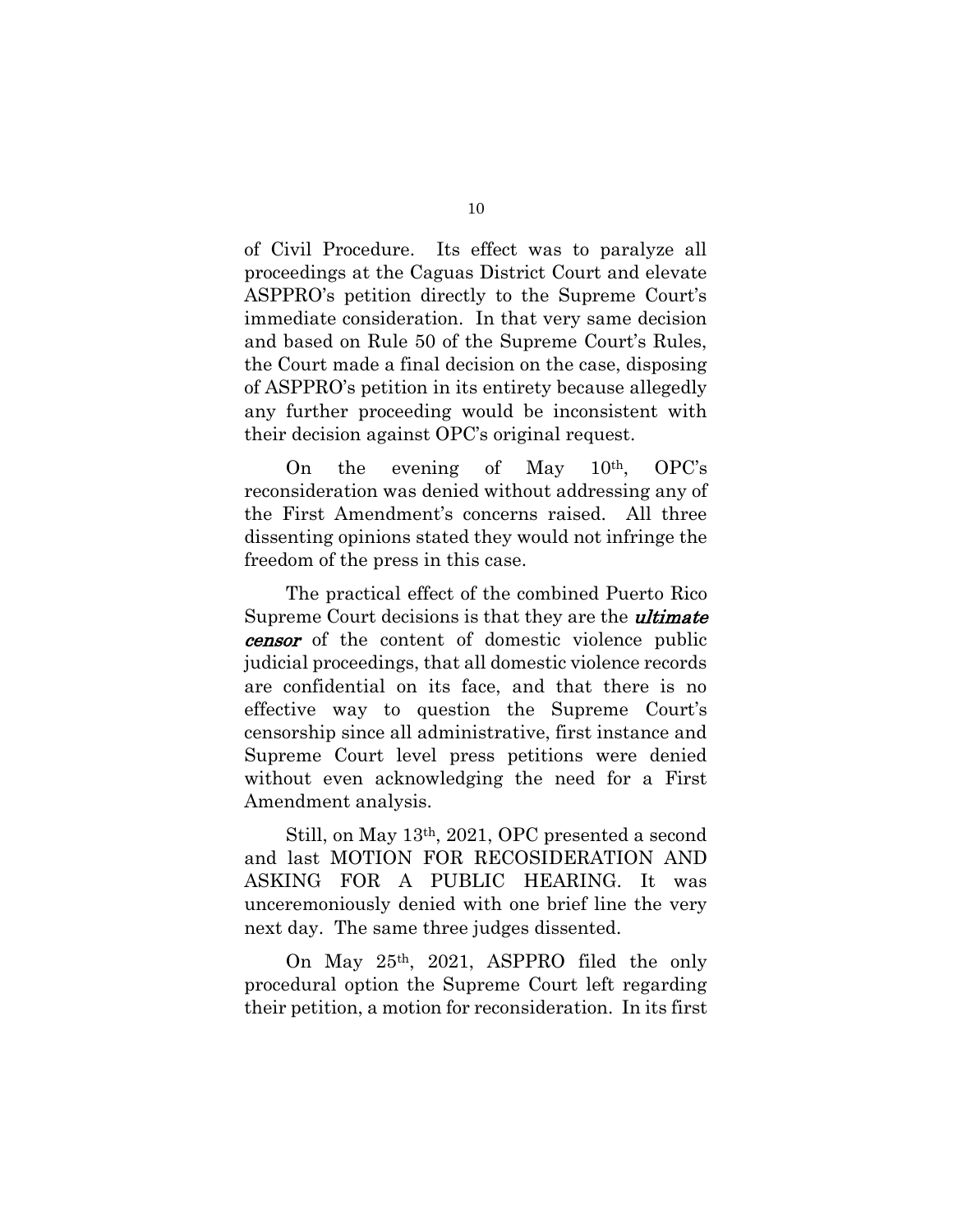written chance to present any argument at any level, ASPPRO challenged the Courts Ruling as it infringes access information rights upon the First Amendment. ASPPRO also questioned the ruling of the Supreme Court concerning the premature use of the Certification pursuant Rule 52.2 (d) and the use of Rule 50 to dispose of all terms and briefs from the parties and challenging the Art. 5.005. Neither the Department of Justice, the Attorney General, the victim's family, nor the Governmental Office of the Advocate for Women, opposed ASPPRO's Motion for Reconsideration.

On May 27th, 2021, the Supreme Court denied ASPPRO's reconsideration. Judges Oronoz-Rodríguez, Estrella-Martínez and Colón-Pérez dissented once again.

On June 2nd, 2021, ASPPRO filed a Second Motion for Reconsideration to the Supreme Court. On this time, ASPPRO also questioned the Court's obstinance avoiding to acknowledge and apply the First Amendment tests and scrutiny. On June 4<sup>th</sup>, 2021, the Supreme Court denied the Second Motion for reconsideration with dissenting opinions of judges Oronoz-Rodríguez, Estrella-Martínez and Colón-Pérez.

A narrow majority of the Puerto Rico Supreme Court seems to have their mind set on **barring any procedural access** to the judicial recordings, blatantly ignoring what this Court established on Richmond Newspaper v. Virginia: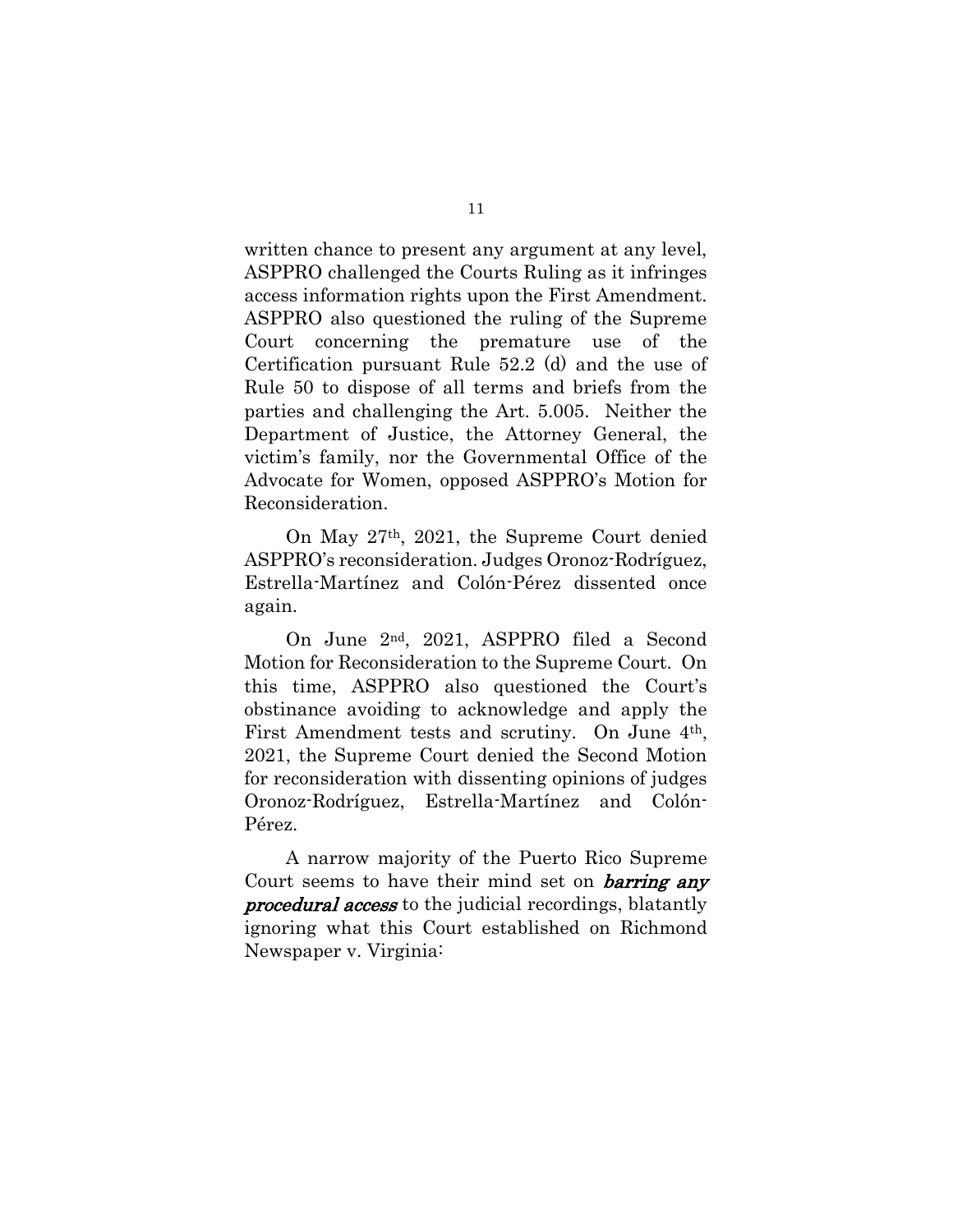"When a shocking crime occurs, a community reaction of outrage and public protest often follows. See H. Weihofen, The Urge to Punish 130-131 (1956). Thereafter the open processes of justice serve an important prophylactic purpose, providing an outlet for community concern, hostility, and emotion. Without an awareness that society's responses to criminal conduct are underway, natural human reactions of outrage and protest are frustrated, and may manifest themselves in some form of vengeful "selfhelp", as indeed they did regularly in the activities of vigilante "committees" on our frontiers."<sup>6</sup>

In a case that has captured the attention of the People of Puerto Rico, the press has a responsibility to investigate, keep digging and inform. After all "[p]eople in an open society do not demand infallibility from their institutions, but it is difficult for them to accept what they are prohibited from observing". 7

The Puerto Rico Supreme Court could have easily applied to this case the proper analysis endorsed by this Court in cases permitting access to the judicial proceedings, established in Press, Enterprise II, supra. It could have also applied the criteria it adopted from Publicker Industries, Inc. v. Cohen <sup>8</sup> through their decision in Fulana de Tal v. Demandado

<sup>6</sup> Richmond Newspaper v. Virginia, 448 U.S. 555, 571 (1980).

<sup>7</sup> Id. at 572.

<sup>8</sup> Publicker Industries, Inc. v. Cohen, 733 F. 2d 1059 (3rd Cir. 1984).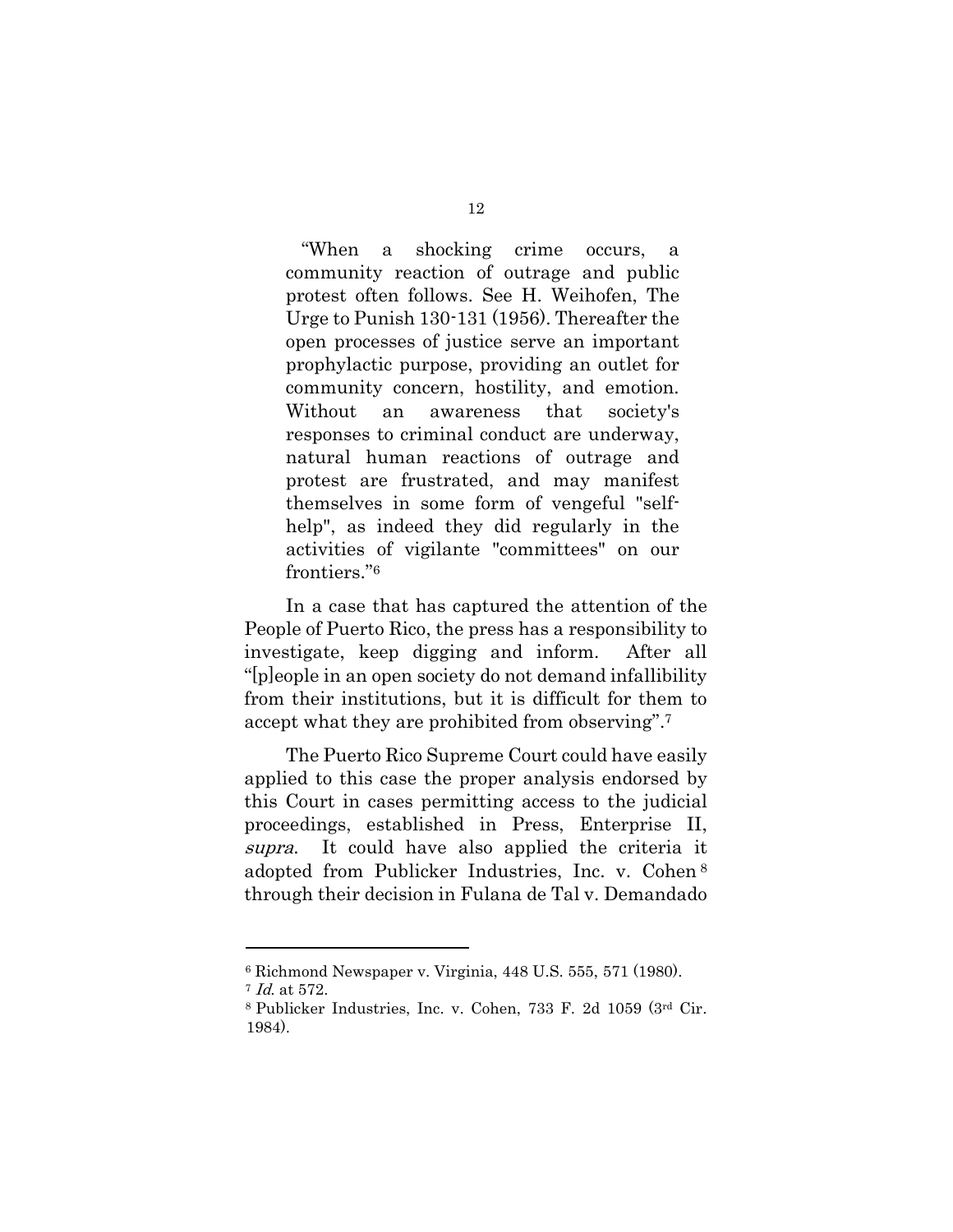A9. In synthesis, it is the Judge at the First Instance Level who can only overcome the presumption of openness when it determines the existence of a compelling interest that outweighs the presumption, in which case the Judge has to narrowly tailor the limits of public access. This compelling interest has to be expressly articulated, with sufficiently specific determinations, so that a court of higher hierarchy can revise and decide if the limit was narrow enough.

Instead, the Puerto Rico Supreme Court has gone out if its way to avoid or even recognize the controversy in front of them as a First Amendment issue. Instead of solving the controversy in front of them, the Puerto Rico Supreme Court created a whole new controversy of prior censorship.

Journalism has changed as technology changes. Communications has forced journalism to adapt to a non-stop cycle, and the public demands information to consume.

"The press does not simply publish information about trials but guards against the miscarriage of justice by subjecting the police, prosecutors, and judicial processes to extensive public scrutiny and criticism." 10

Without a solid First Amendment right, the members of the OPC and ASPPRO are faced with the dilemma of knowingly reporting half truths or not reporting the story at all. In either case, the journalist would be failing its responsibility, and citizens lose

<sup>9</sup> Fulana de Tal v. Demandado A, 138 D.P.R. 610 (1995).

<sup>10</sup> Sheppard v. Maxwell, 384 U.S. 333, 350 (1966)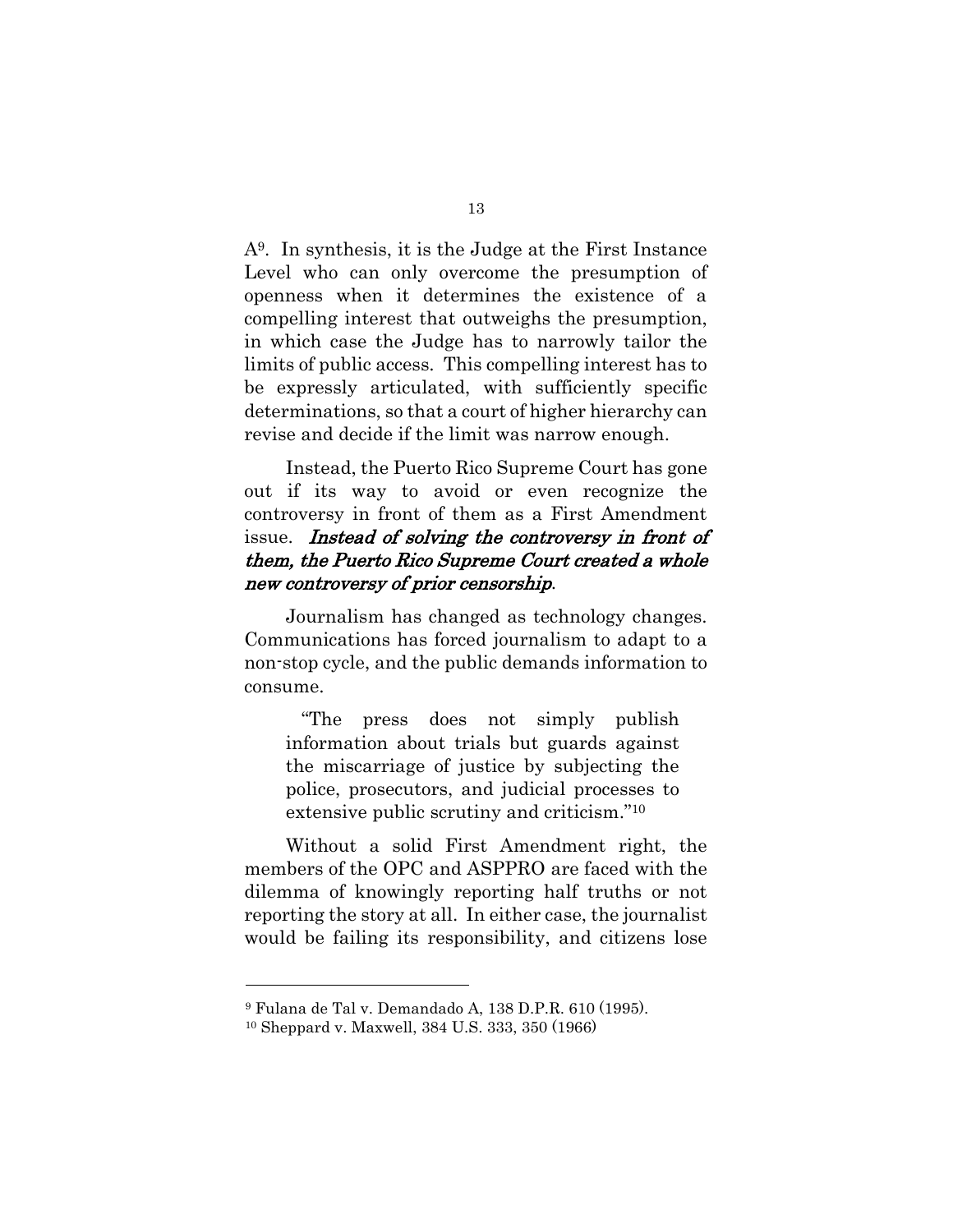valuable information that may be needed to fulfill their right to be informed, express freely and petition the government for redress of grievances.

"Democracies die behind closed doors. The First Amendment, through a free press, protects the people's right to know that their government acts fairly, lawfully, and accurately in deportation proceedings. When government begins closing doors, it selectively controls information rightfully belonging to the people. Selective information is misinformation."<sup>11</sup>

<sup>11</sup> Detroit Free Press v. Ashcroft, 303 F. 3d 681 (6th Cir. 2002).